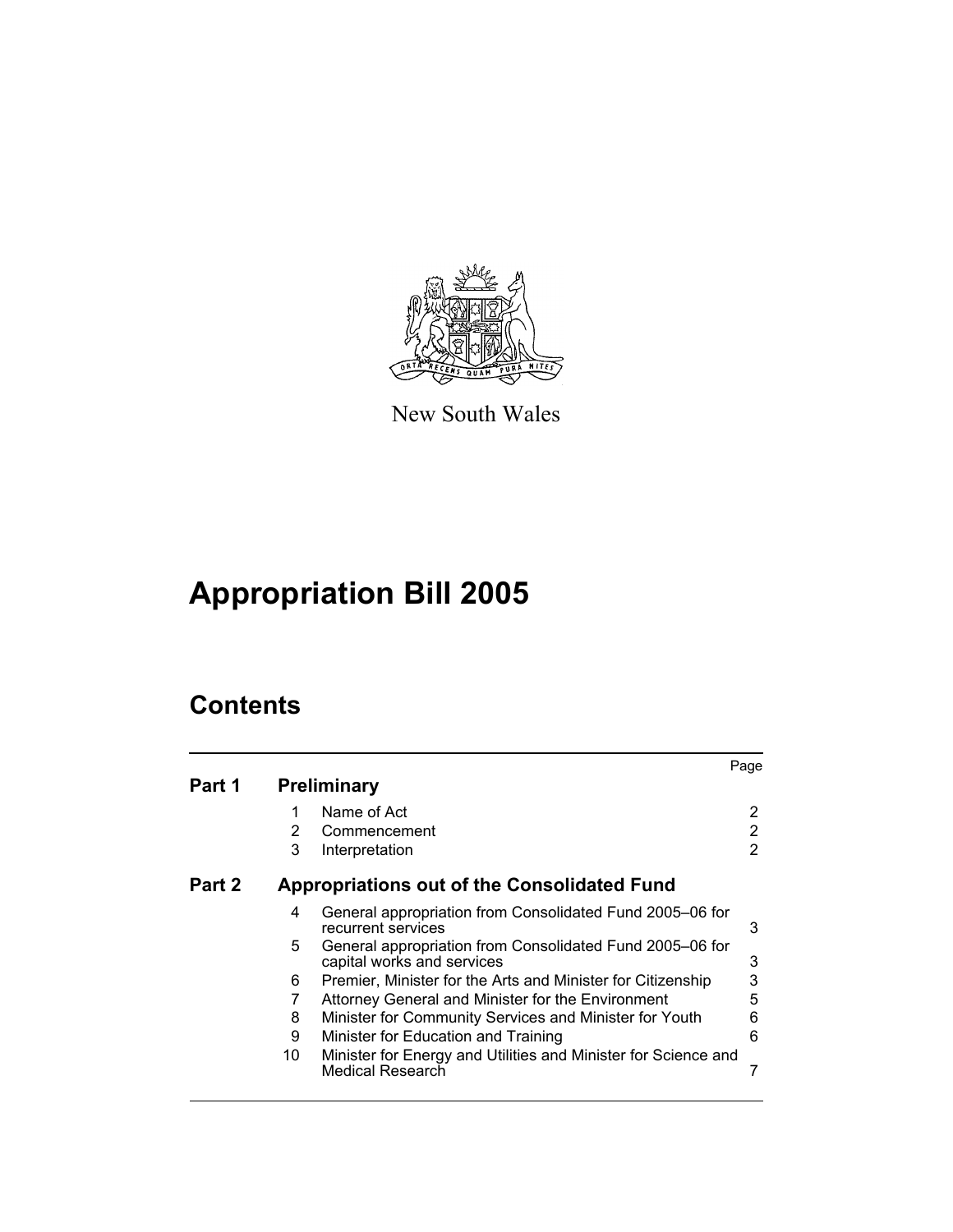### Appropriation Bill 2005

**Contents** 

|                          |                                                                                                                                                     | Page |
|--------------------------|-----------------------------------------------------------------------------------------------------------------------------------------------------|------|
| 11                       | Minister for Gaming and Racing and Minister for the Central<br>Coast                                                                                | 8    |
| 12                       | <b>Minister for Health</b>                                                                                                                          | 8    |
| 13                       | Minister for Housing                                                                                                                                | 9    |
| 14                       | Minister for Infrastructure and Planning and Minister for<br><b>Natural Resources</b>                                                               | 9    |
| 15                       | Minister for Justice and Minister for Fair Trading                                                                                                  | 10   |
| 16                       | Minister for Juvenile Justice and Minister for Western<br>Sydney                                                                                    | 10   |
| 17                       | <b>Minister for Mineral Resources</b>                                                                                                               | 11   |
| 18                       | <b>Minister for Police</b>                                                                                                                          | 11   |
| 19                       | Minister for Primary Industries                                                                                                                     | 12   |
| 20                       | Minister for Roads, Minister for Economic Reform, Minister<br>for Ports and Minister for the Hunter                                                 | 13   |
| 21                       | Minister for Rural Affairs, Minister for Local Government,<br>Minister for Emergency Services and Minister for Lands                                | 13   |
| 22                       | Special Minister of State, Minister for Commerce, Minister<br>for Industrial Relations, Minister for Ageing and Minister<br>for Disability Services | 14   |
| 23                       | Minister for Tourism and Sport and Recreation and Minister<br>for Women                                                                             | 15   |
| 24                       | Minister for Transport                                                                                                                              | 16   |
| 25                       | Treasurer, Minister for State Development and Minister for<br><b>Aboriginal Affairs</b>                                                             | 16   |
| Part <sub>3</sub>        | Additional appropriation for health related services                                                                                                |      |
| 26                       | Additional appropriation from Consolidated Fund 2005-06<br>for recurrent services                                                                   | 18   |
| 27                       | Special appropriation to Minister for Health—additional<br>revenue from gaming machine taxes                                                        | 18   |
| Part 4<br><b>General</b> |                                                                                                                                                     |      |
| 28                       | Variation of authorised payments from Consolidated Fund                                                                                             | 19   |
| 29                       | Appointment of person to carry out the functions of the<br>Treasurer under section 28                                                               | 19   |
| 30                       | Delayed restructures                                                                                                                                | 20   |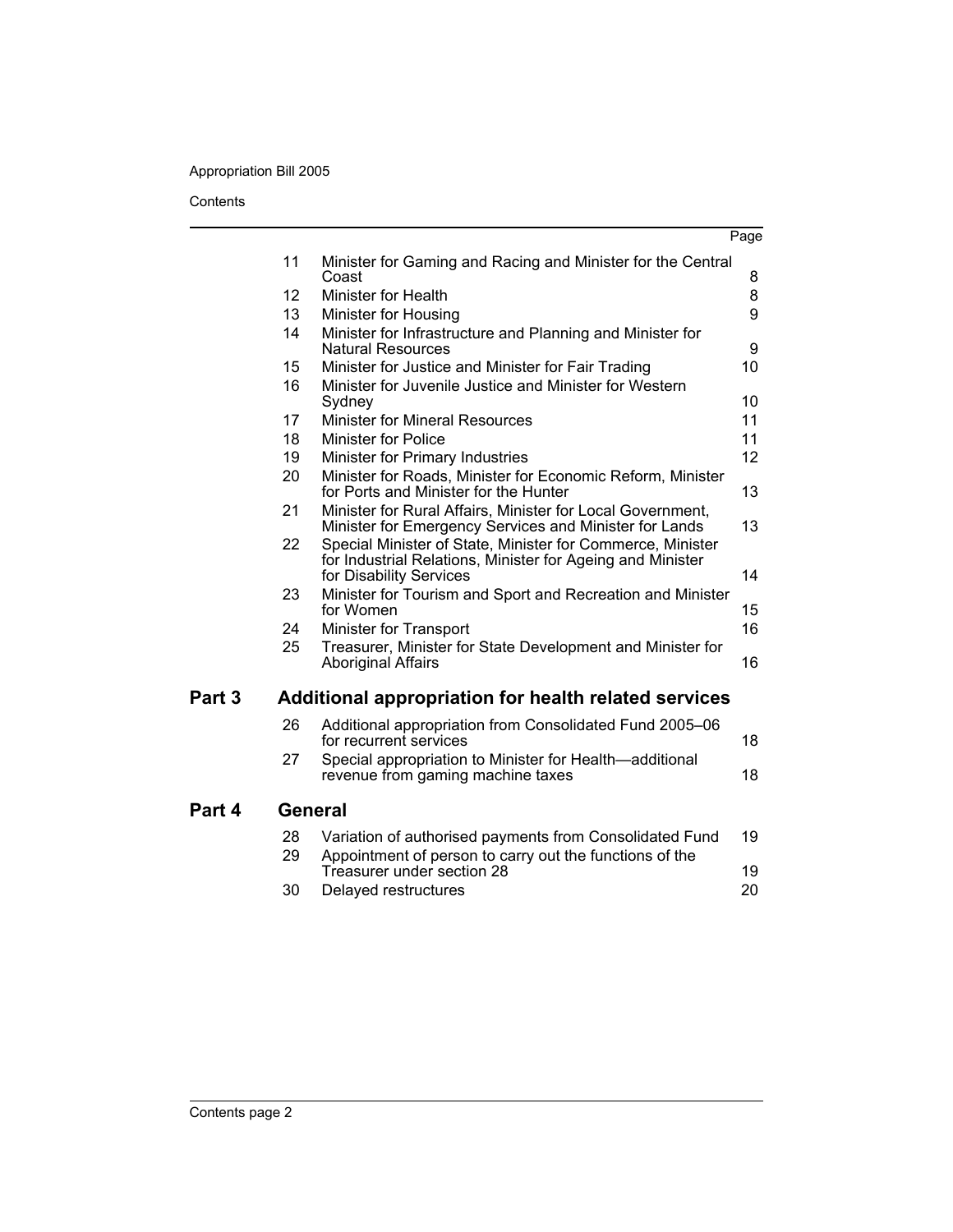*I certify that this PUBLIC BILL, which originated in the LEGISLATIVE ASSEMBLY, has finally passed the LEGISLATIVE COUNCIL and the LEGISLATIVE ASSEMBLY of NEW SOUTH WALES.*

> *Clerk of the Legislative Assembly. Legislative Assembly, Sydney, , 2005*



New South Wales

# **Appropriation Bill 2005**

Act No , 2005

An Act to appropriate out of the Consolidated Fund sums for the recurrent services and capital works and services of the Government for the year 2005–06.

See also *Appropriation (Parliament) Act 2005*, *Appropriation (Special Offices) Act 2005*, *Fiscal Responsibility Act 2005* and *State Revenue Legislation Amendment (Budget Measures) Act 2005*.

*I have examined this Bill, and find it to correspond in all respects with the Bill as finally passed by both Houses.*

*Chairman of Committees of the Legislative Assembly.*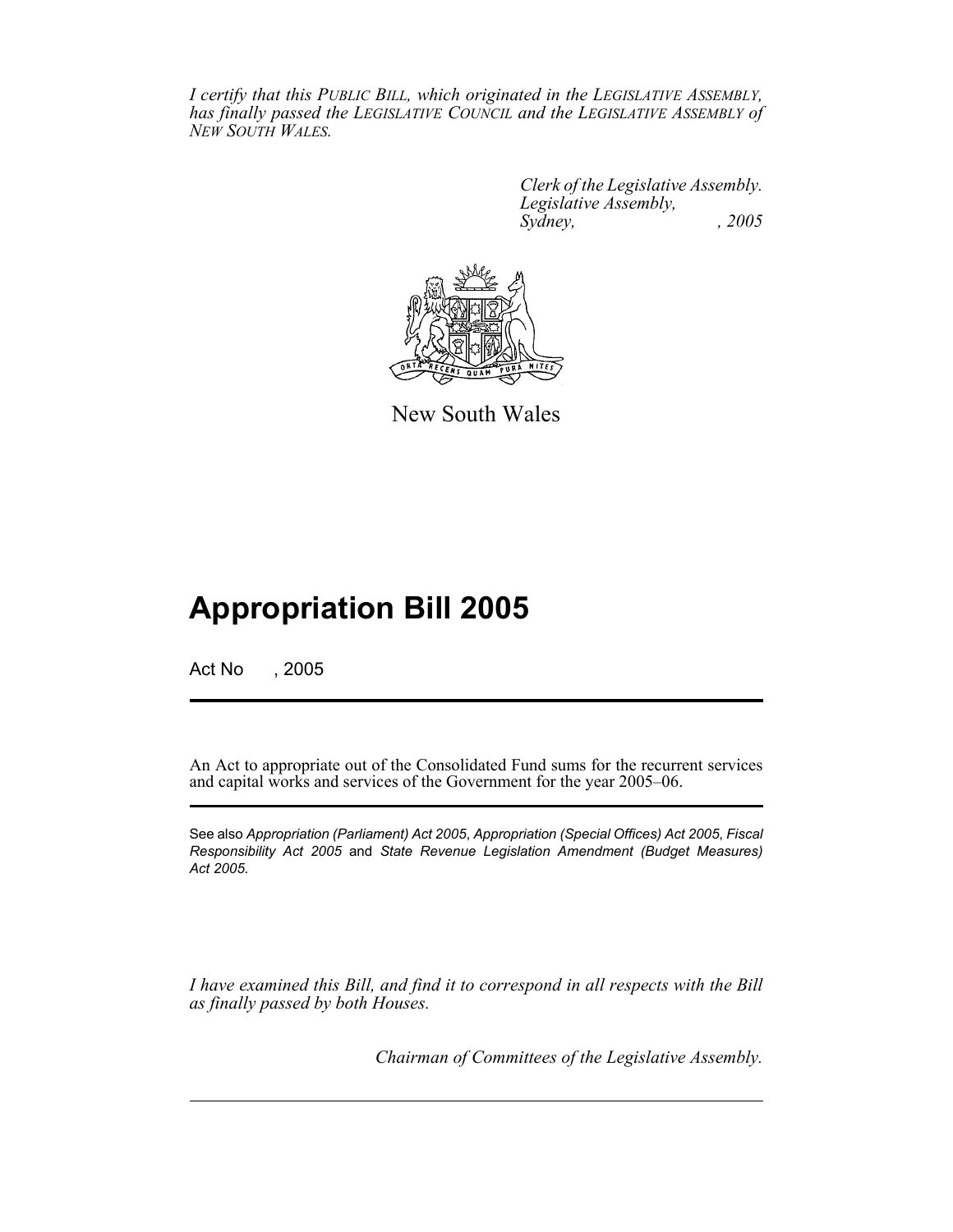Clause 1 Appropriation Bill 2005

Part 1 Preliminary

**The Legislature of New South Wales enacts:**

## **Part 1 Preliminary**

### **1 Name of Act**

This Act is the *Appropriation Act 2005*.

#### **2 Commencement**

This Act commences or is taken to have commenced on 1 July 2005.

#### **3 Interpretation**

In this Act, a reference to the year 2005–06 is a reference to the year from 1 July 2005 to 30 June 2006.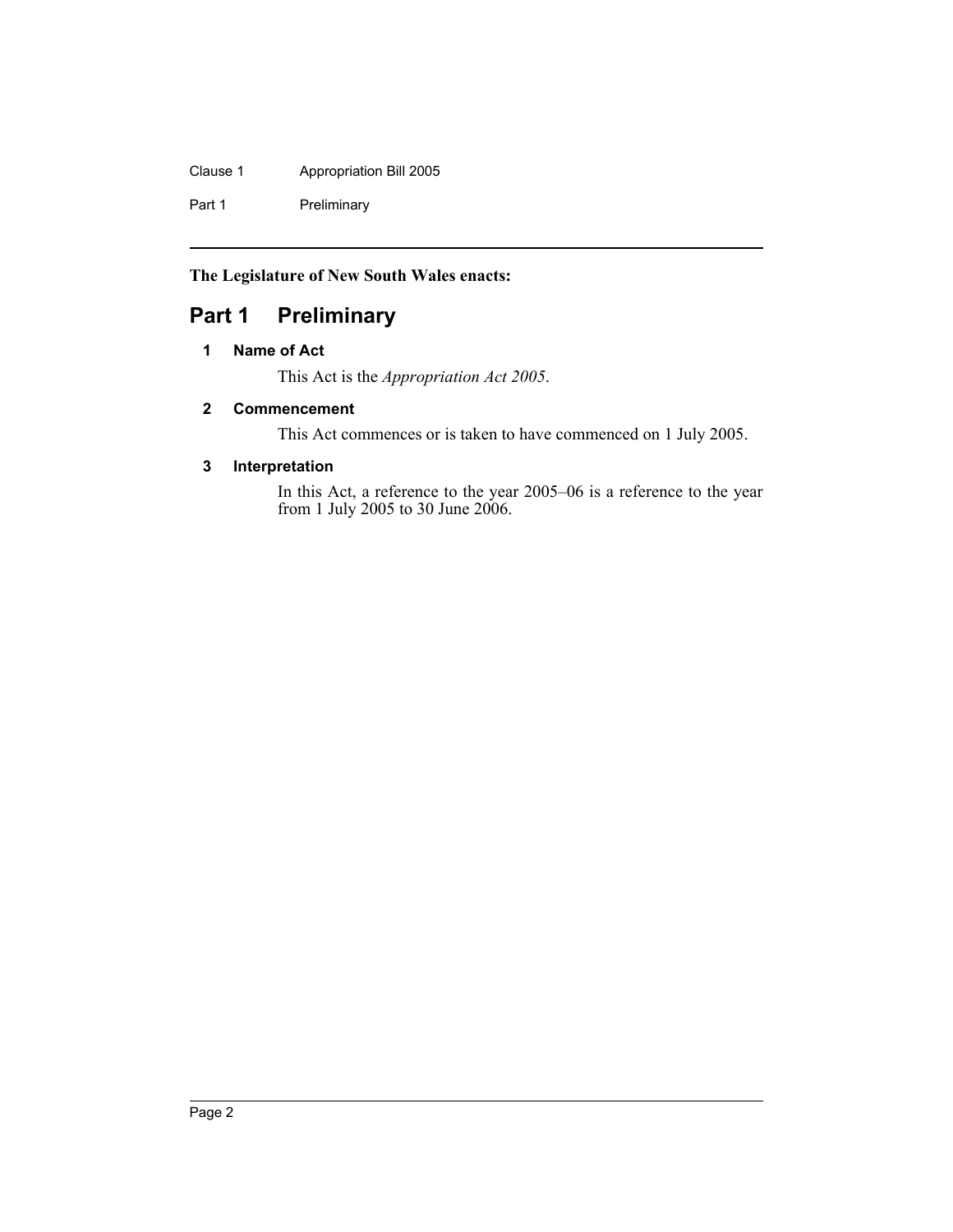| Appropriation Bill 2005                     | Clause 4 |
|---------------------------------------------|----------|
| Appropriations out of the Consolidated Fund | Part 2   |

# **Part 2 Appropriations out of the Consolidated Fund**

#### **4 General appropriation from Consolidated Fund 2005–06 for recurrent services**

- (1) Out of the Consolidated Fund there are hereby appropriated the sums identified in sections 6 to 25, inclusive, as the sums appropriated by this Act for recurrent services, which sums may be issued and applied for or towards the several uses and purposes expressed in those sections for the recurrent services of the Government for the year 2005–06.
- (2) The total sum appropriated out of the Consolidated Fund for the recurrent services of the Government for the year 2005–06, in accordance with the provisions of sections 6 to 25, inclusive, is the sum of \$34,621,912,000.
- (3) Any amounts expended for recurrent services under section 25 of the *Public Finance and Audit Act 1983* or any Supply Act on or after 1 July 2005 and before the date of assent to this Act are taken to have been expended out of such of the sums for recurrent services set out in sections 6 to 25, inclusive, as may be determined by the Treasurer.

#### **5 General appropriation from Consolidated Fund 2005–06 for capital works and services**

- (1) Out of the Consolidated Fund there are hereby appropriated the sums identified in sections 6 to 25, inclusive, as the sums appropriated by this Act for capital works and services, which sums may be issued and applied for or towards the several uses and purposes expressed in those sections for capital works and services for the year 2005–06.
- (2) The total sum appropriated out of the Consolidated Fund for capital works and services for the year 2005–06, in accordance with the provisions of sections 6 to 25, inclusive, is the sum of \$3,348,119,000.
- (3) Any amounts expended for capital works and services under section 25 of the *Public Finance and Audit Act 1983* or any Supply Act on or after 1 July 2005 and before the date of assent to this Act are taken to have been expended out of such of the sums for capital works and services set out in sections 6 to 25, inclusive, as may be determined by the Treasurer.

#### **6 Premier, Minister for the Arts and Minister for Citizenship**

(1) RECURRENT SERVICES: The sum of \$428,128,000 is hereby appropriated to the Premier, Minister for the Arts and Minister for Citizenship for the recurrent services of the following: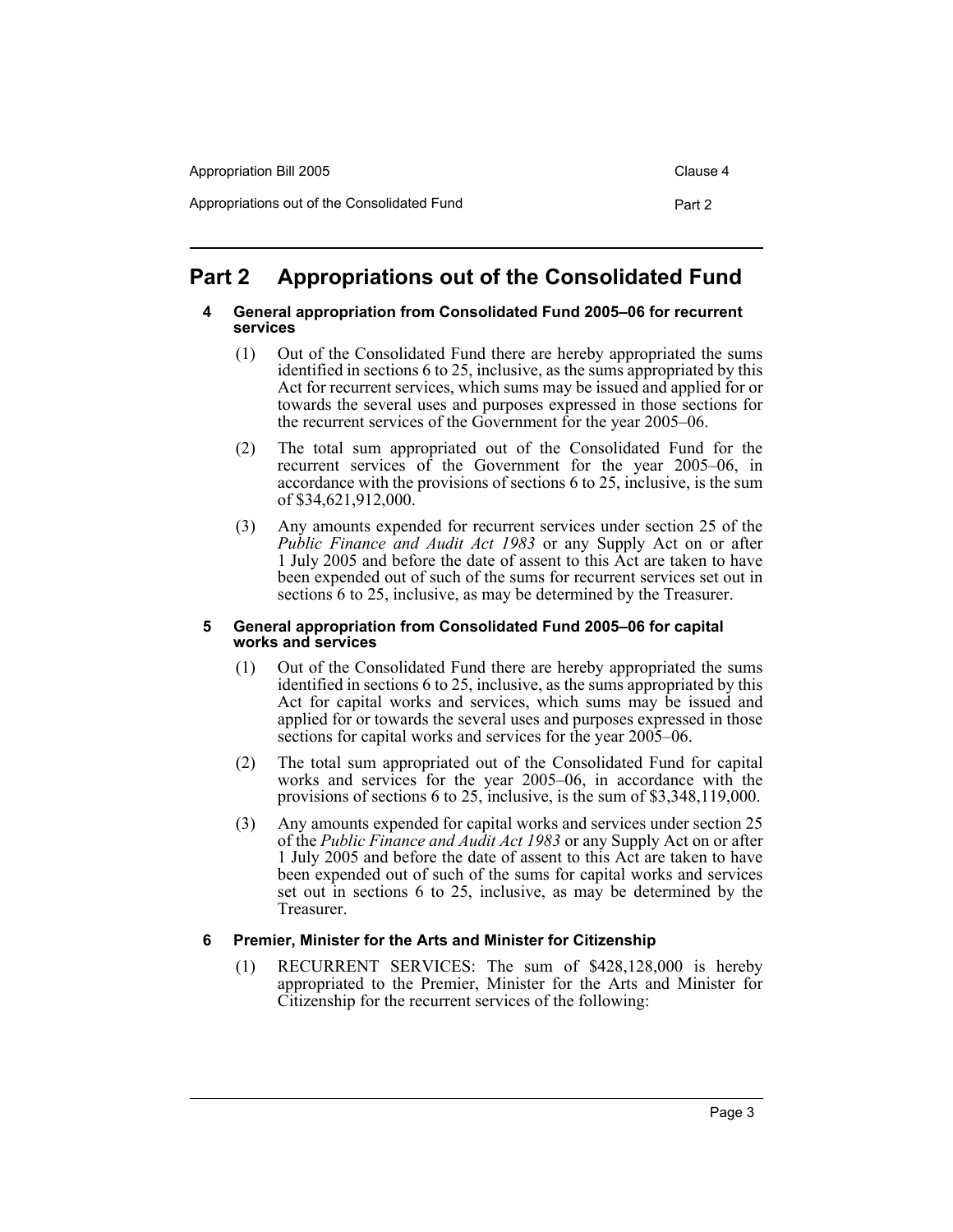#### Clause 6 Appropriation Bill 2005

Part 2 **Appropriations out of the Consolidated Fund** 

|     |                                                                   | \$,000  |
|-----|-------------------------------------------------------------------|---------|
| 01. | Cabinet Office                                                    | 24,142  |
| 02. | Parliamentary Counsel's Office                                    | 5,853   |
| 03. | Premier's Department                                              | 128,255 |
| 04. | Independent Pricing and Regulatory Tribunal of<br>New South Wales | 14,752  |
| 05. | Natural Resources Commission                                      | 4,269   |
| 06. | Ministry for the Arts                                             | 80,523  |
| 07. | State Library of New South Wales                                  | 57,108  |
| 08. | Australian Museum                                                 | 22,708  |
| 09. | Museum of Applied Arts and Sciences                               | 29,752  |
| 10. | <b>Historic Houses Trust of New South Wales</b>                   | 17,422  |
| 11. | Art Gallery of New South Wales                                    | 18,299  |
| 12. | State Records Authority of New South Wales                        | 5,061   |
| 13. | New South Wales Film and Television Office                        | 9,070   |
| 14. | <b>Community Relations Commission</b>                             | 10,914  |
|     | Total, Recurrent Services                                         | 428,128 |

(2) CAPITAL WORKS AND SERVICES: The sum of \$43,963,000 is hereby appropriated to the Premier, Minister for the Arts and Minister for Citizenship for the capital works and services of the following:

|     |                                                                   | \$,000 |
|-----|-------------------------------------------------------------------|--------|
| 01. | Cabinet Office                                                    | 150    |
| 02. | Parliamentary Counsel's Office                                    | 1,190  |
| 03. | Premier's Department                                              | 1,317  |
| 04. | Independent Pricing and Regulatory Tribunal of<br>New South Wales | 180    |
| 05. | Ministry for the Arts                                             | 17.738 |
| 06. | State Library of New South Wales                                  | 10,780 |
| 07. | <b>Australian Museum</b>                                          | 5,385  |
| 08. | Museum of Applied Arts and Sciences                               | 4.833  |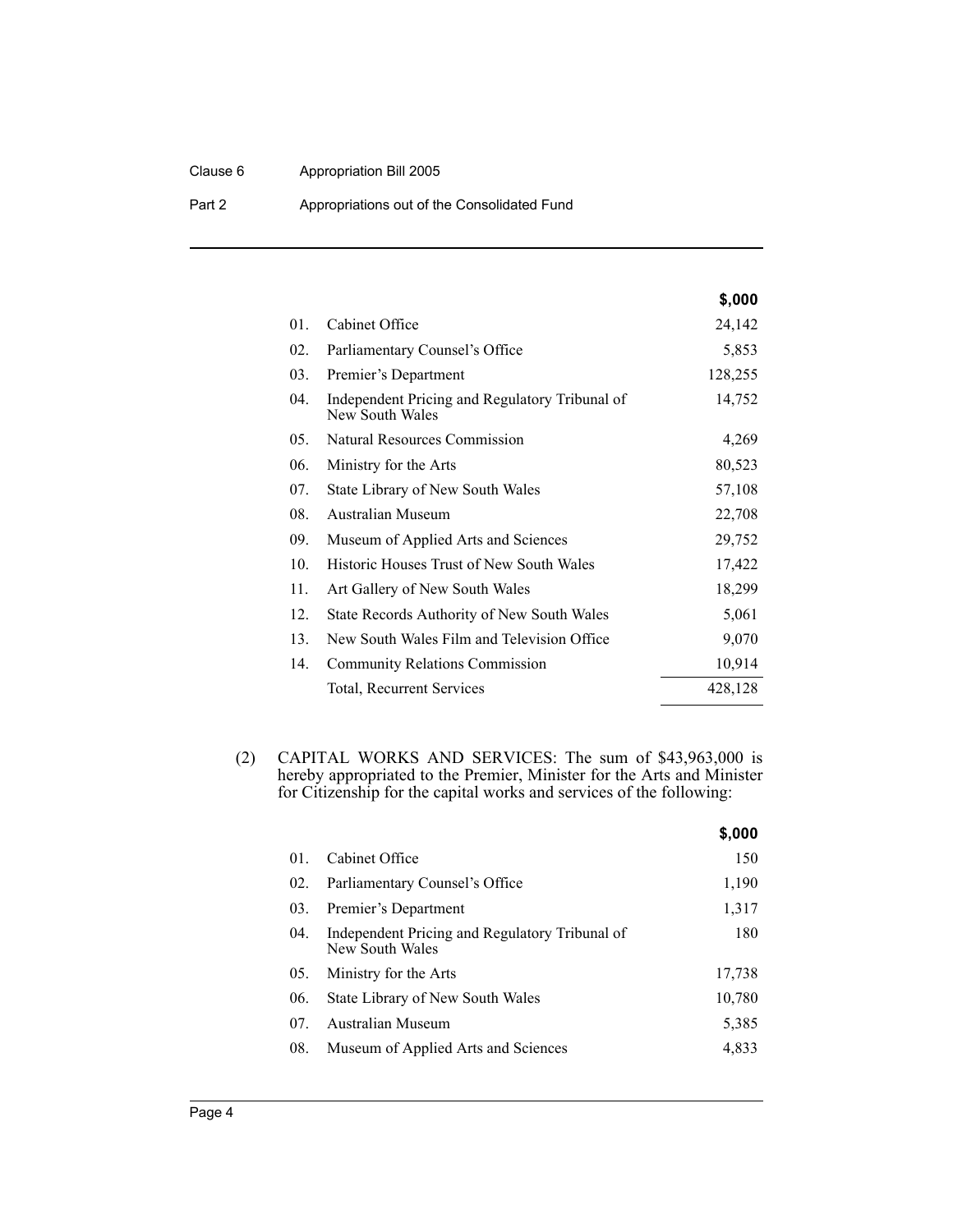| Appropriation Bill 2005                     | Clause 7 |
|---------------------------------------------|----------|
| Appropriations out of the Consolidated Fund | Part 2   |

|     |                                                 | \$,000 |
|-----|-------------------------------------------------|--------|
| 09. | <b>Historic Houses Trust of New South Wales</b> | 231    |
| 10. | Art Gallery of New South Wales                  | 1,770  |
|     | State Records Authority of New South Wales      | 345    |
| 12. | New South Wales Film and Television Office      | 44     |
|     | Total, Capital Works and Services               | 43.963 |

#### **7 Attorney General and Minister for the Environment**

(1) RECURRENT SERVICES: The sum of \$874,900,000 is hereby appropriated to the Attorney General and Minister for the Environment for the recurrent services of the following:

|                                  |                                            | \$,000  |
|----------------------------------|--------------------------------------------|---------|
| 01.                              | Attorney General's Department              | 397,467 |
| $02_{\scriptscriptstyle{\odot}}$ | Judicial Commission of New South Wales     | 4,404   |
| 03.                              | Legal Aid Commission of New South Wales    | 82,927  |
| 04.                              | Department of Environment and Conservation | 355,948 |
| 0.5 <sub>1</sub>                 | <b>Environmental Trust</b>                 | 17,019  |
| 06.                              | Royal Botanic Gardens and Domain Trust     | 17,135  |
|                                  | Total, Recurrent Services                  | 874.900 |
|                                  |                                            |         |

(2) CAPITAL WORKS AND SERVICES: The sum of \$145,648,000 is hereby appropriated to the Attorney General and Minister for the Environment for the capital works and services of the following:

|     |                                            | \$,000  |
|-----|--------------------------------------------|---------|
| 01. | Attorney General's Department              | 96,959  |
| 02. | Judicial Commission of New South Wales     | 150     |
| 03. | Legal Aid Commission of New South Wales    | 3,716   |
| 04. | Department of Environment and Conservation | 40,089  |
| 05. | Royal Botanic Gardens and Domain Trust     | 4,734   |
|     | Total, Capital Works and Services          | 145,648 |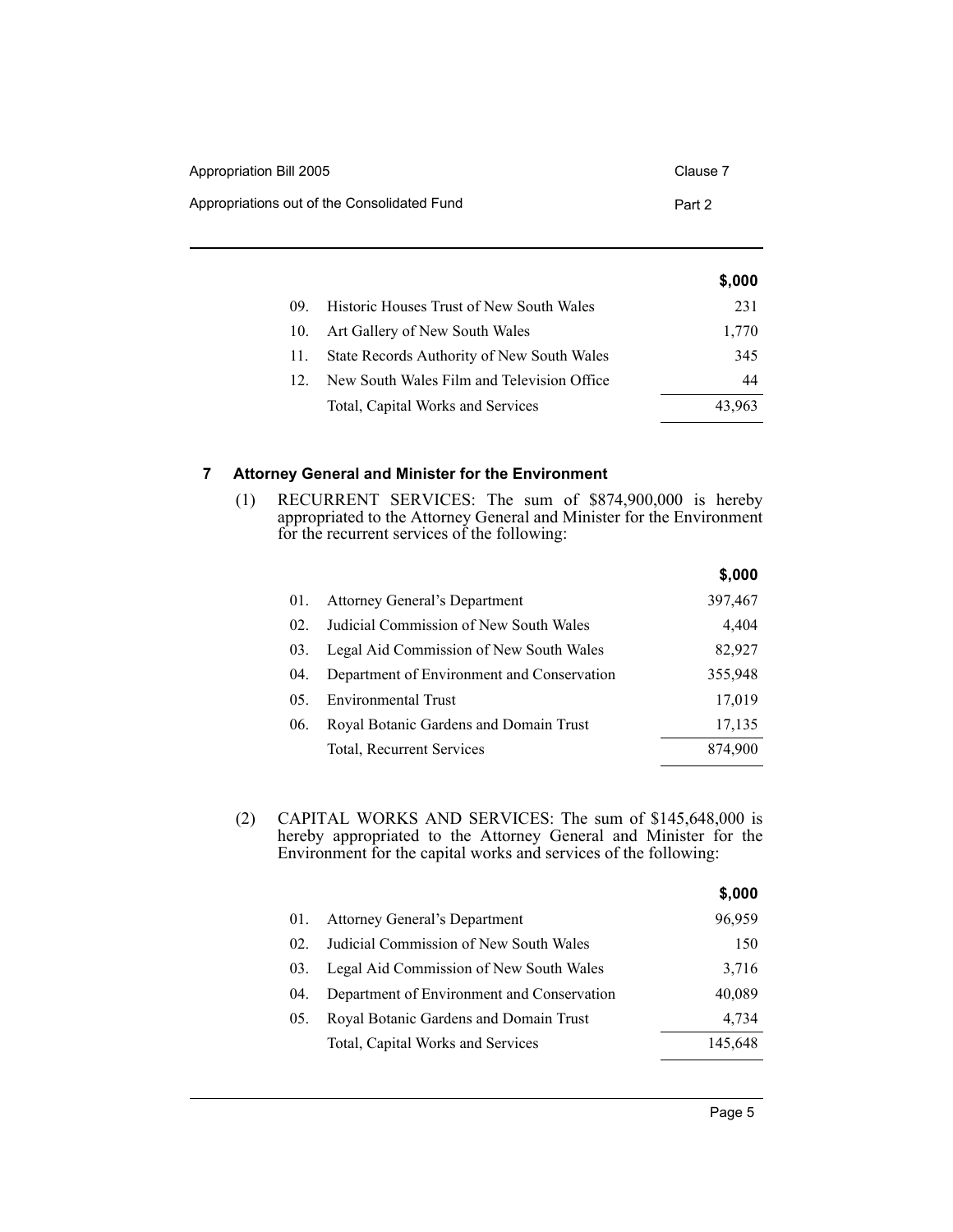#### Clause 8 Appropriation Bill 2005

Part 2 **Appropriations out of the Consolidated Fund** 

#### **8 Minister for Community Services and Minister for Youth**

(1) RECURRENT SERVICES: The sum of \$974,909,000 is hereby appropriated to the Minister for Community Services and Minister for Youth for the recurrent services of the following:

|     |                                          | \$,000  |
|-----|------------------------------------------|---------|
|     | Department of Community Services         | 963,849 |
| 02. | Office of the Children's Guardian        | 3.094   |
| 03. | Commission for Children and Young People | 7,966   |
|     | Total, Recurrent Services                | 974,909 |

(2) CAPITAL WORKS AND SERVICES: The sum of \$20,807,000 is hereby appropriated to the Minister for Community Services and Minister for Youth for the capital works and services of the following:

|     |                                          | \$,000 |
|-----|------------------------------------------|--------|
| 01. | Department of Community Services         | 20,593 |
| 02. | Office of the Children's Guardian        | 40     |
| 03. | Commission for Children and Young People | 174    |
|     | Total, Capital Works and Services        | 20,807 |

#### **9 Minister for Education and Training**

(1) RECURRENT SERVICES: The sum of \$8,241,229,000 is hereby appropriated to the Minister for Education and Training for the recurrent services of the following:

|     |                                      | \$,000      |
|-----|--------------------------------------|-------------|
| 01. | Department of Education and Training | 8,154,915   |
| 02. | Office of the Board of Studies       | 86.314      |
|     | Total, Recurrent Services            | 8, 241, 229 |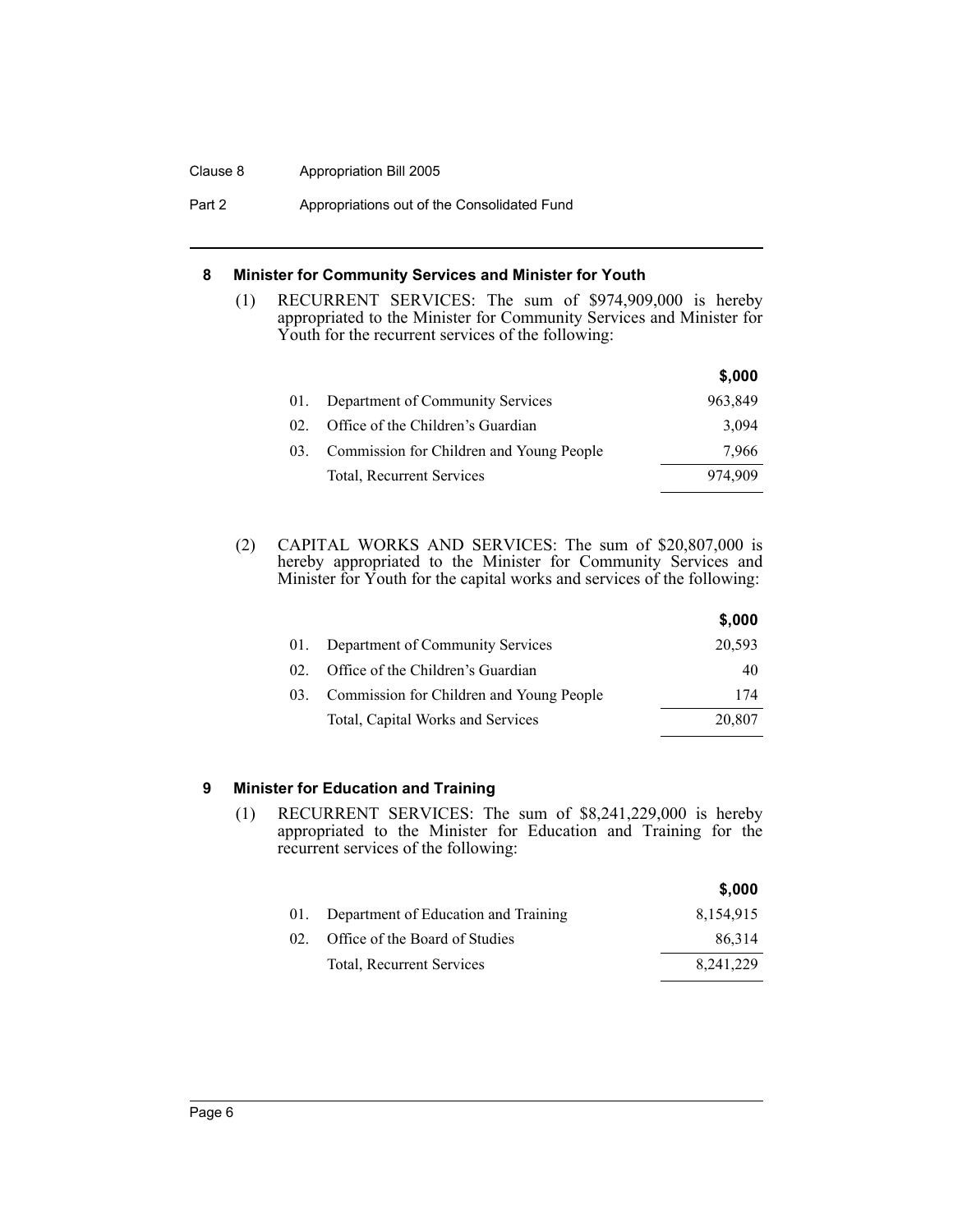| Appropriation Bill 2005                     | Clause 10 |
|---------------------------------------------|-----------|
| Appropriations out of the Consolidated Fund | Part 2    |

(2) CAPITAL WORKS AND SERVICES: The sum of \$462,476,000 is hereby appropriated to the Minister for Education and Training for the capital works and services of the following:

|                 |                                      | \$,000  |
|-----------------|--------------------------------------|---------|
| 01.             | Department of Education and Training | 462,003 |
| 02 <sup>2</sup> | Office of the Board of Studies       | 473     |
|                 | Total, Capital Works and Services    | 462,476 |

#### **10 Minister for Energy and Utilities and Minister for Science and Medical Research**

(1) RECURRENT SERVICES: The sum of \$263,672,000 is hereby appropriated to the Minister for Energy and Utilities and Minister for Science and Medical Research for the recurrent services of the following:

|     |                                                    | \$,000  |
|-----|----------------------------------------------------|---------|
|     | Department of Energy, Utilities and Sustainability | 153,588 |
| 02. | Payments for Water and Sewerage Assistance         | 96,906  |
| 03. | Ministry for Science and Medical Research          | 13,178  |
|     | Total, Recurrent Services                          | 263,672 |
|     |                                                    |         |

(2) CAPITAL WORKS AND SERVICES: The sum of \$388,000 is hereby appropriated to the Minister for Energy and Utilities and Minister for Science and Medical Research for the capital works and services of the following:

|     |                                                    | \$,000 |
|-----|----------------------------------------------------|--------|
| 01. | Department of Energy, Utilities and Sustainability | 388    |
|     | Total, Capital Works and Services                  | 388    |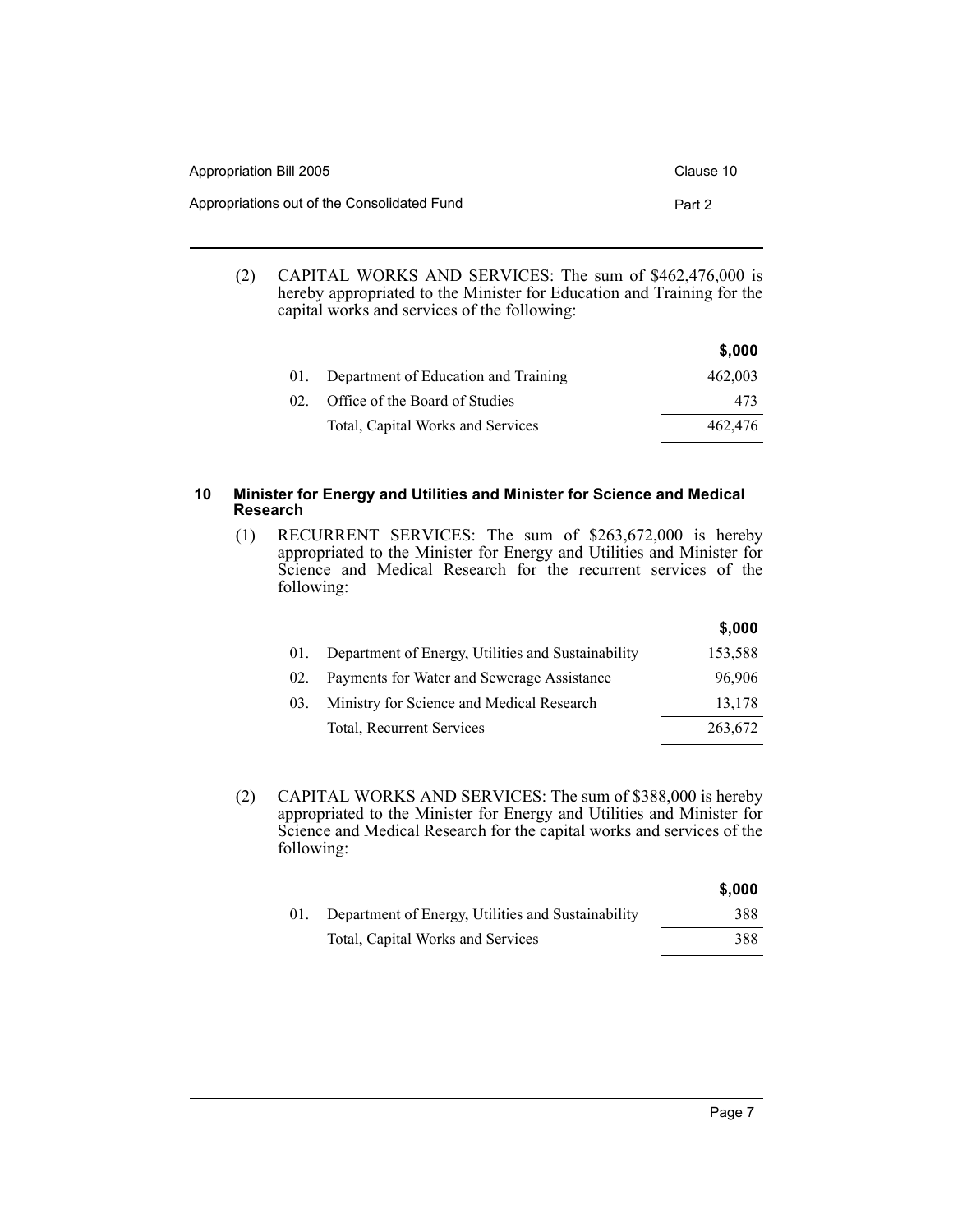#### Clause 11 Appropriation Bill 2005

Part 2 **Appropriations out of the Consolidated Fund** 

#### **11 Minister for Gaming and Racing and Minister for the Central Coast**

(1) RECURRENT SERVICES: The sum of \$38,053,000 is hereby appropriated to the Minister for Gaming and Racing and Minister for the Central Coast for the recurrent services of the following:

|     |                                 | \$,000 |
|-----|---------------------------------|--------|
|     | Department of Gaming and Racing | 31,806 |
| 02. | Casino Control Authority        | 6.247  |
|     | Total, Recurrent Services       | 38,053 |

(2) CAPITAL WORKS AND SERVICES: The sum of \$1,866,000 is hereby appropriated to the Minister for Gaming and Racing and Minister for the Central Coast for the capital works and services of the following:

|                                     | \$.000 |
|-------------------------------------|--------|
| 01. Department of Gaming and Racing | 1.796  |
| 02. Casino Control Authority        | 70     |
| Total, Capital Works and Services   | 1,866  |

**\$,000**

#### **12 Minister for Health**

(1) RECURRENT SERVICES: The sum of \$8,995,729,000 is hereby appropriated to the Minister for Health for the recurrent services of the following:

|     |                                   | \$,000    |
|-----|-----------------------------------|-----------|
|     | 01. Department of Health          | 8,986,306 |
| 02. | Health Care Complaints Commission | 9.423     |
|     | Total, Recurrent Services         | 8.995.729 |

(2) CAPITAL WORKS AND SERVICES: The sum of \$455,621,000 is hereby appropriated to the Minister for Health for the capital works and services of the following: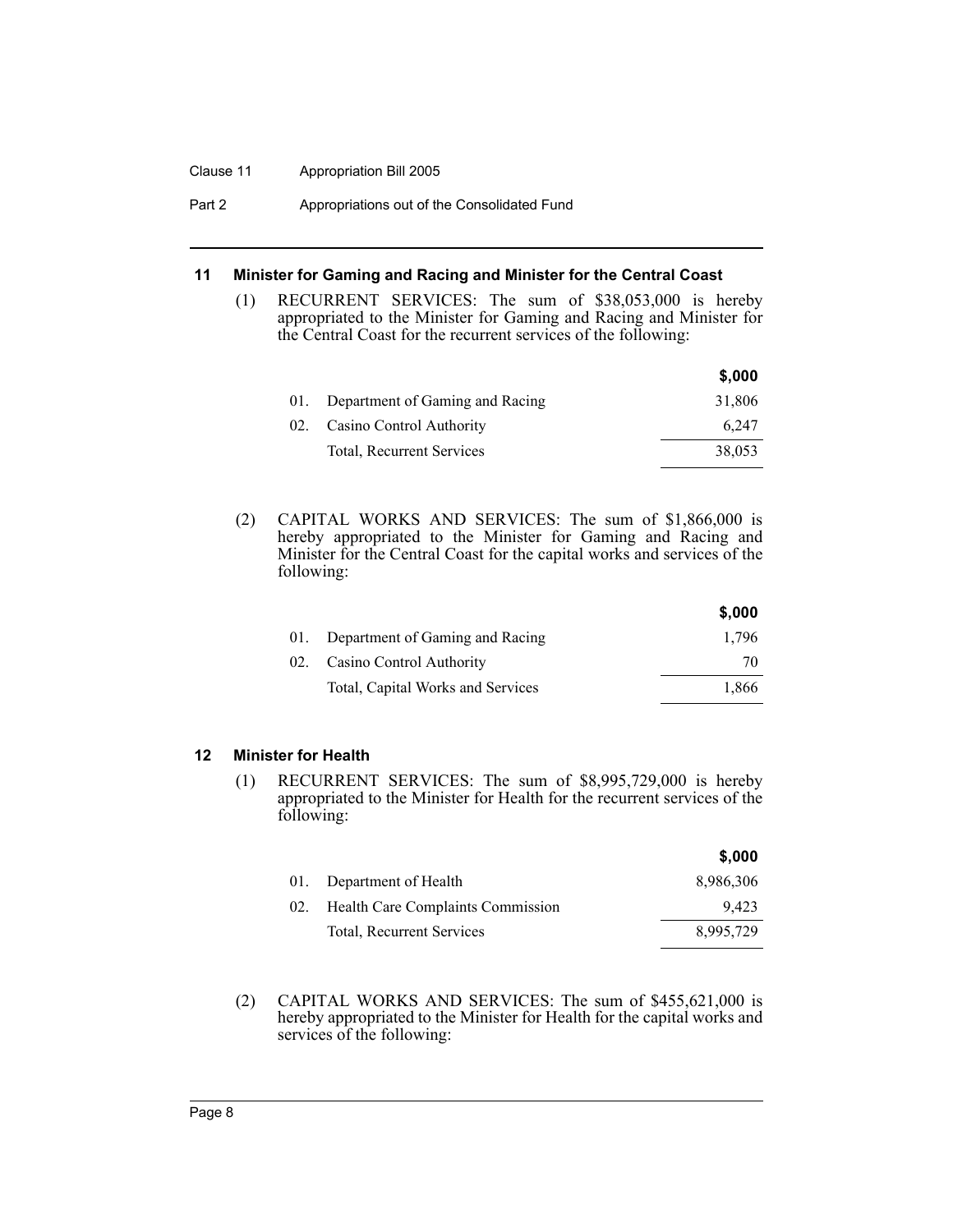| Appropriation Bill 2005                     | Clause 13 |
|---------------------------------------------|-----------|
| Appropriations out of the Consolidated Fund | Part 2    |

|     |                                   | \$,000  |
|-----|-----------------------------------|---------|
| 01. | Department of Health              | 455,503 |
| 02. | Health Care Complaints Commission | 118     |
|     | Total, Capital Works and Services | 455,621 |

#### **13 Minister for Housing**

RECURRENT SERVICES: The sum of \$518,294,000 is hereby appropriated to the Minister for Housing for the recurrent services of the following:

| \$,000                                                                                                |
|-------------------------------------------------------------------------------------------------------|
| 518.294                                                                                               |
| 518.294                                                                                               |
| Payments to Other Government Bodies Under the<br>Control of the Minister<br>Total, Recurrent Services |

#### **14 Minister for Infrastructure and Planning and Minister for Natural Resources**

(1) RECURRENT SERVICES: The sum of \$460,786,000 is hereby appropriated to the Minister for Infrastructure and Planning and Minister for Natural Resources for the recurrent services of the following:

|     |                                                                 | \$,000  |
|-----|-----------------------------------------------------------------|---------|
| 01. | Heritage Office                                                 | 7,600   |
| 02. | Department of Infrastructure, Planning and Natural<br>Resources | 453,186 |
|     | Total, Recurrent Services                                       | 460,786 |

(2) CAPITAL WORKS AND SERVICES: The sum of \$29,144,000 is hereby appropriated to the Minister for Infrastructure and Planning and Minister for Natural Resources for the capital works and services of the following: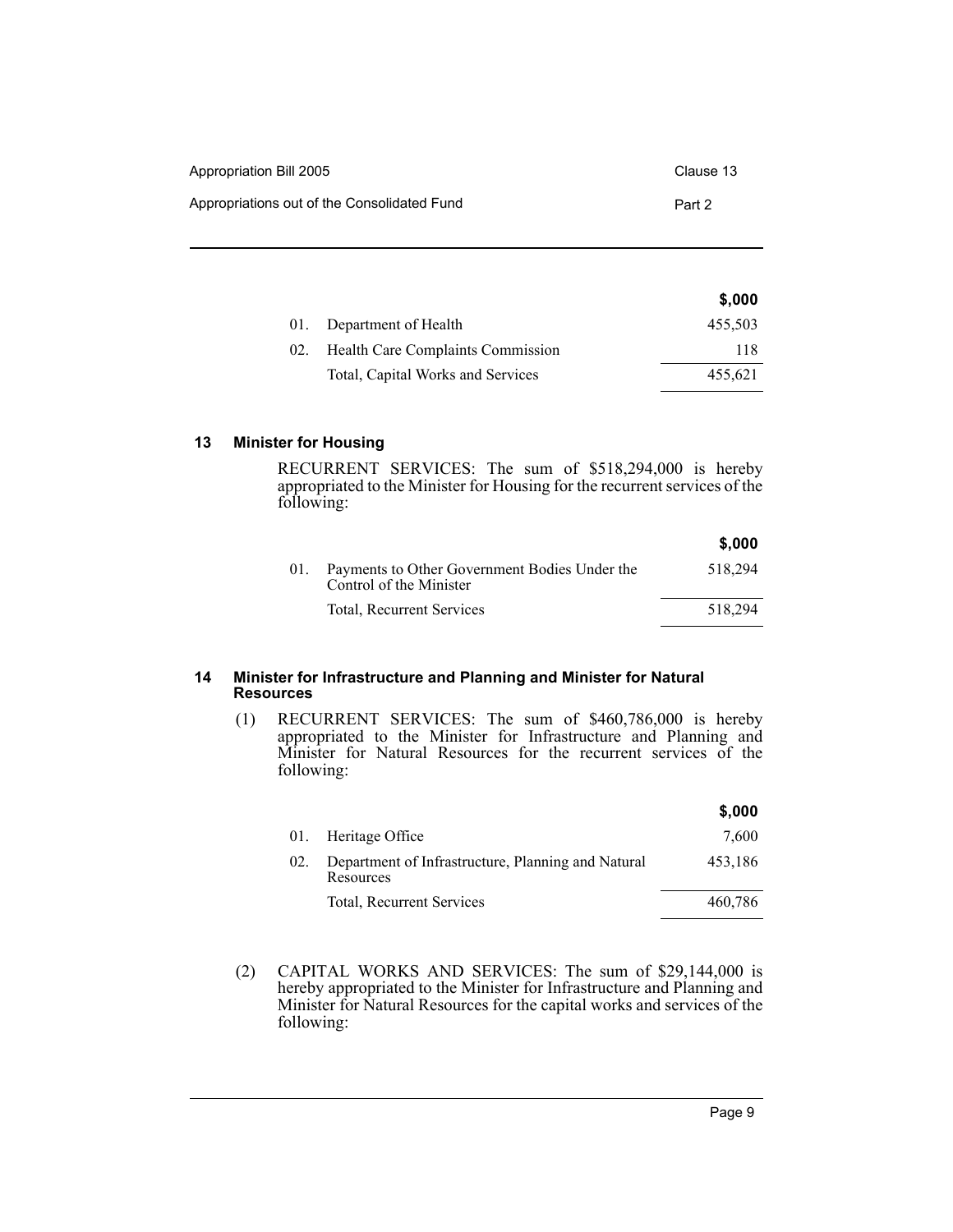#### Clause 15 Appropriation Bill 2005

Part 2 **Appropriations out of the Consolidated Fund** 

|     |                                                                 | \$,000 |
|-----|-----------------------------------------------------------------|--------|
|     | 01. Heritage Office                                             | 19     |
| 02. | Department of Infrastructure, Planning and Natural<br>Resources | 29,125 |
|     | Total, Capital Works and Services                               | 29.144 |

#### **15 Minister for Justice and Minister for Fair Trading**

(1) RECURRENT SERVICES: The sum of \$651,783,000 is hereby appropriated to the Minister for Justice and Minister for Fair Trading for the recurrent services of the following:

|                                       | \$,000  |
|---------------------------------------|---------|
| 01. Department of Corrective Services | 651,783 |
| Total, Recurrent Services             | 651,783 |

(2) CAPITAL WORKS AND SERVICES: The sum of \$164,500,000 is hereby appropriated to the Minister for Justice and Minister for Fair Trading for the capital works and services of the following:

|                                       | \$,000  |
|---------------------------------------|---------|
| 01. Department of Corrective Services | 164,500 |
| Total, Capital Works and Services     | 164,500 |

#### **16 Minister for Juvenile Justice and Minister for Western Sydney**

(1) RECURRENT SERVICES: The sum of \$120,383,000 is hereby appropriated to the Minister for Juvenile Justice and Minister for Western Sydney for the recurrent services of the following:

|     |                                | \$,000  |
|-----|--------------------------------|---------|
| 01. | Department of Juvenile Justice | 120,383 |
|     | Total, Recurrent Services      | 120,383 |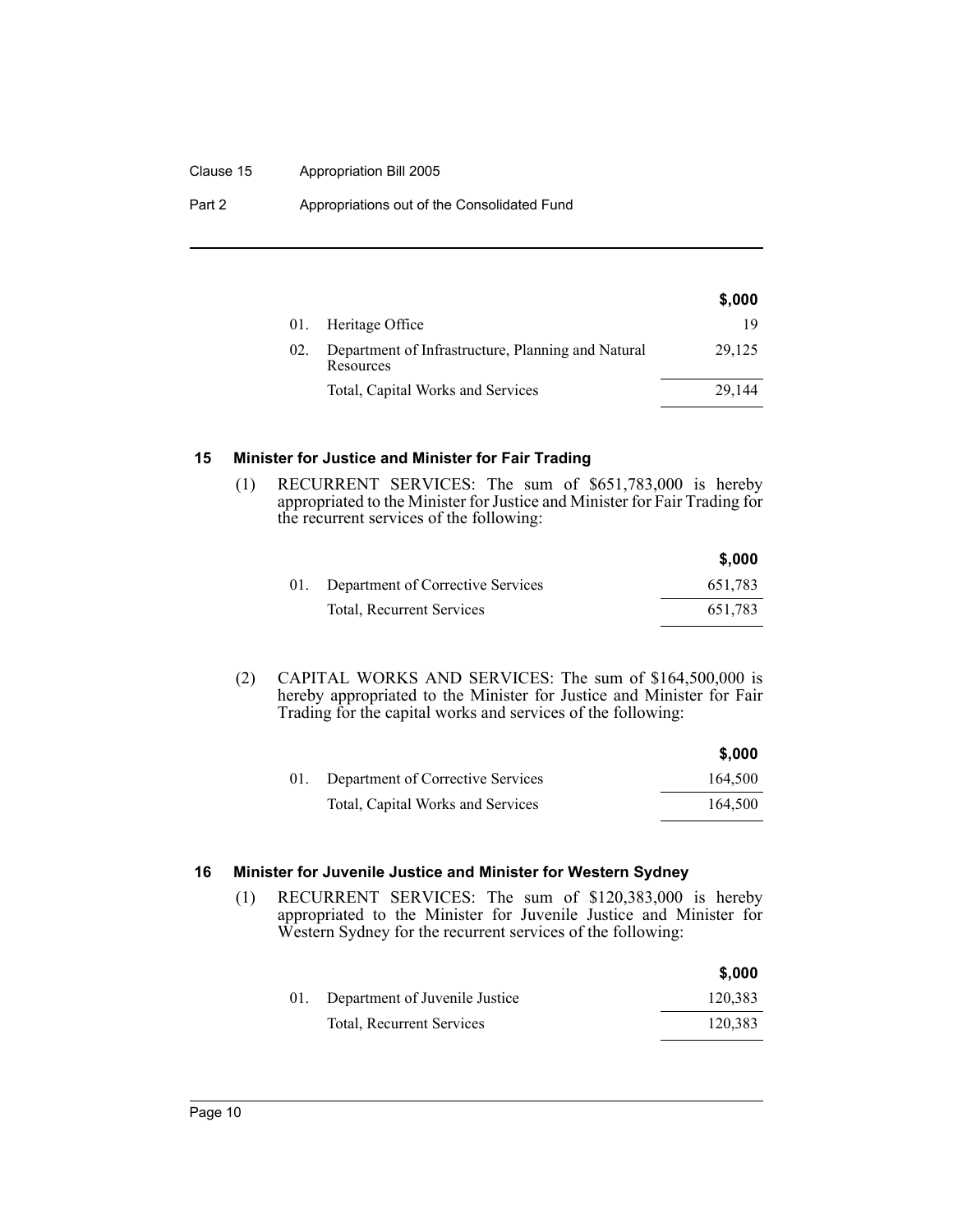| Appropriation Bill 2005                     | Clause 17 |
|---------------------------------------------|-----------|
| Appropriations out of the Consolidated Fund | Part 2    |

(2) CAPITAL WORKS AND SERVICES: The sum of \$12,665,000 is hereby appropriated to the Minister for Juvenile Justice and Minister for Western Sydney for the capital works and services of the following:

|                                    | \$,000 |
|------------------------------------|--------|
| 01. Department of Juvenile Justice | 12.665 |
| Total, Capital Works and Services  | 12.665 |

#### **17 Minister for Mineral Resources**

(1) RECURRENT SERVICES: The sum of \$53,800,000 is hereby appropriated to the Minister for Mineral Resources for the recurrent services of the following:

|                                  | \$,000 |
|----------------------------------|--------|
| 01. Coal Compensation Board      | 53.800 |
| <b>Total, Recurrent Services</b> | 53.800 |

(2) CAPITAL WORKS AND SERVICES: The sum of \$100,000 is hereby appropriated to the Minister for Mineral Resources for the capital works and services of the following:

|                                   | \$,000 |
|-----------------------------------|--------|
| 01. Coal Compensation Board       | 100    |
| Total, Capital Works and Services | 100    |

#### **18 Minister for Police**

(1) RECURRENT SERVICES: The sum of \$1,784,557,000 is hereby appropriated to the Minister for Police for the recurrent services of the following: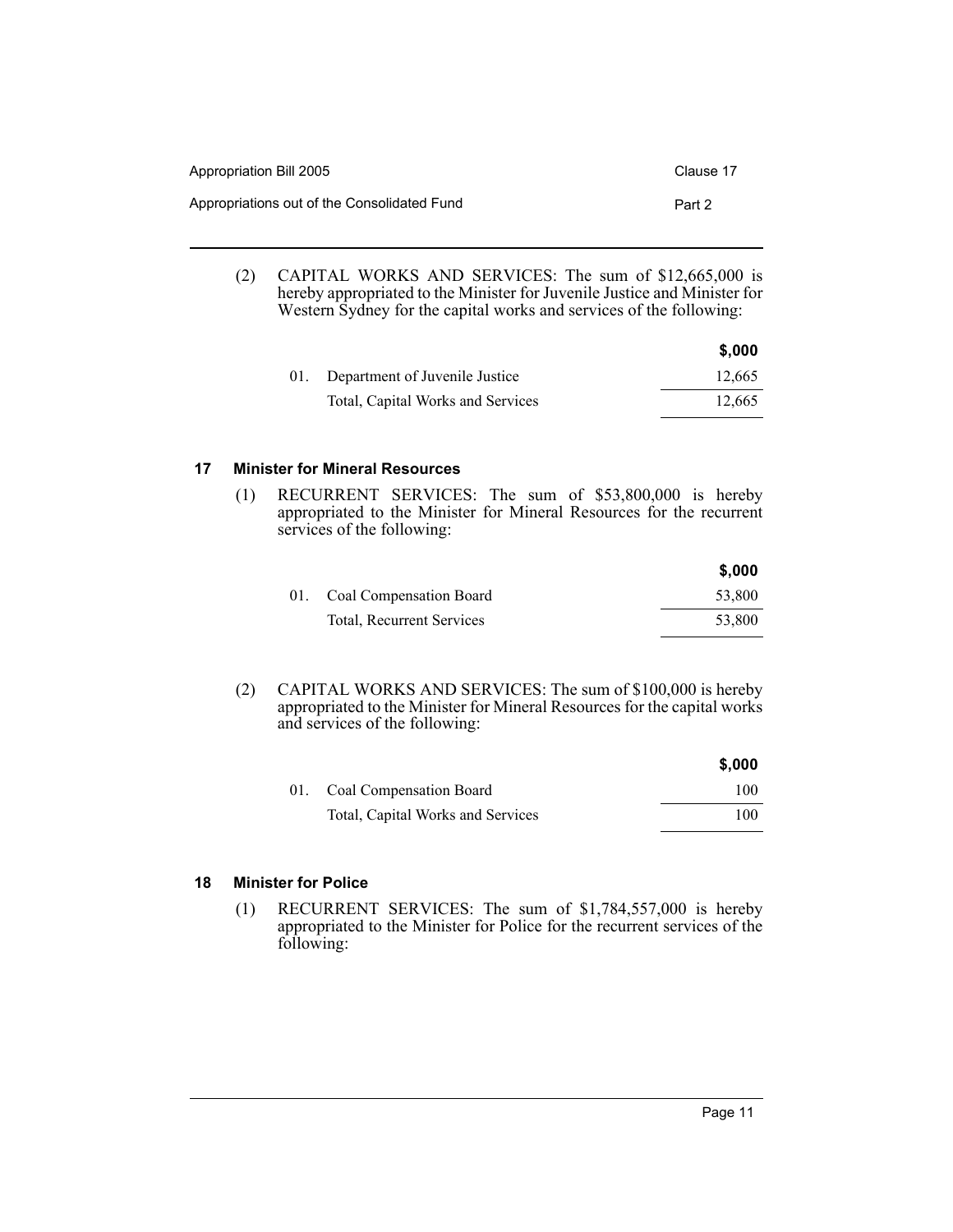#### Clause 19 Appropriation Bill 2005

| Part 2 | Appropriations out of the Consolidated Fund |  |
|--------|---------------------------------------------|--|
|--------|---------------------------------------------|--|

|                 |                                  | \$,000    |
|-----------------|----------------------------------|-----------|
| 01.             | Ministry for Police              | 9,837     |
| 02.             | NSW Police                       | 1,747,115 |
| 03 <sup>2</sup> | New South Wales Crime Commission | 11,489    |
| 04.             | Police Integrity Commission      | 16,116    |
|                 | Total, Recurrent Services        | 1,784,557 |

(2) CAPITAL WORKS AND SERVICES: The sum of \$99,478,000 is hereby appropriated to the Minister for Police for the capital works and services of the following:

|     |                                   | \$,000 |
|-----|-----------------------------------|--------|
| 01. | Ministry for Police               | 62     |
| 02  | <b>NSW Police</b>                 | 94,281 |
| 03. | New South Wales Crime Commission  | 2.586  |
| 04. | Police Integrity Commission       | 2.549  |
|     | Total, Capital Works and Services | 99.478 |

#### **19 Minister for Primary Industries**

(1) RECURRENT SERVICES: The sum of \$274,750,000 is hereby appropriated to the Minister for Primary Industries for the recurrent services of the following:

|     |                                   | \$,000  |
|-----|-----------------------------------|---------|
| 01. | Department of Primary Industries  | 241,121 |
| 02. | <b>Rural Assistance Authority</b> | 33,629  |
|     | Total, Recurrent Services         | 274.750 |

(2) CAPITAL WORKS AND SERVICES: The sum of \$8,890,000 is hereby appropriated to the Minister for Primary Industries for the capital works and services of the following: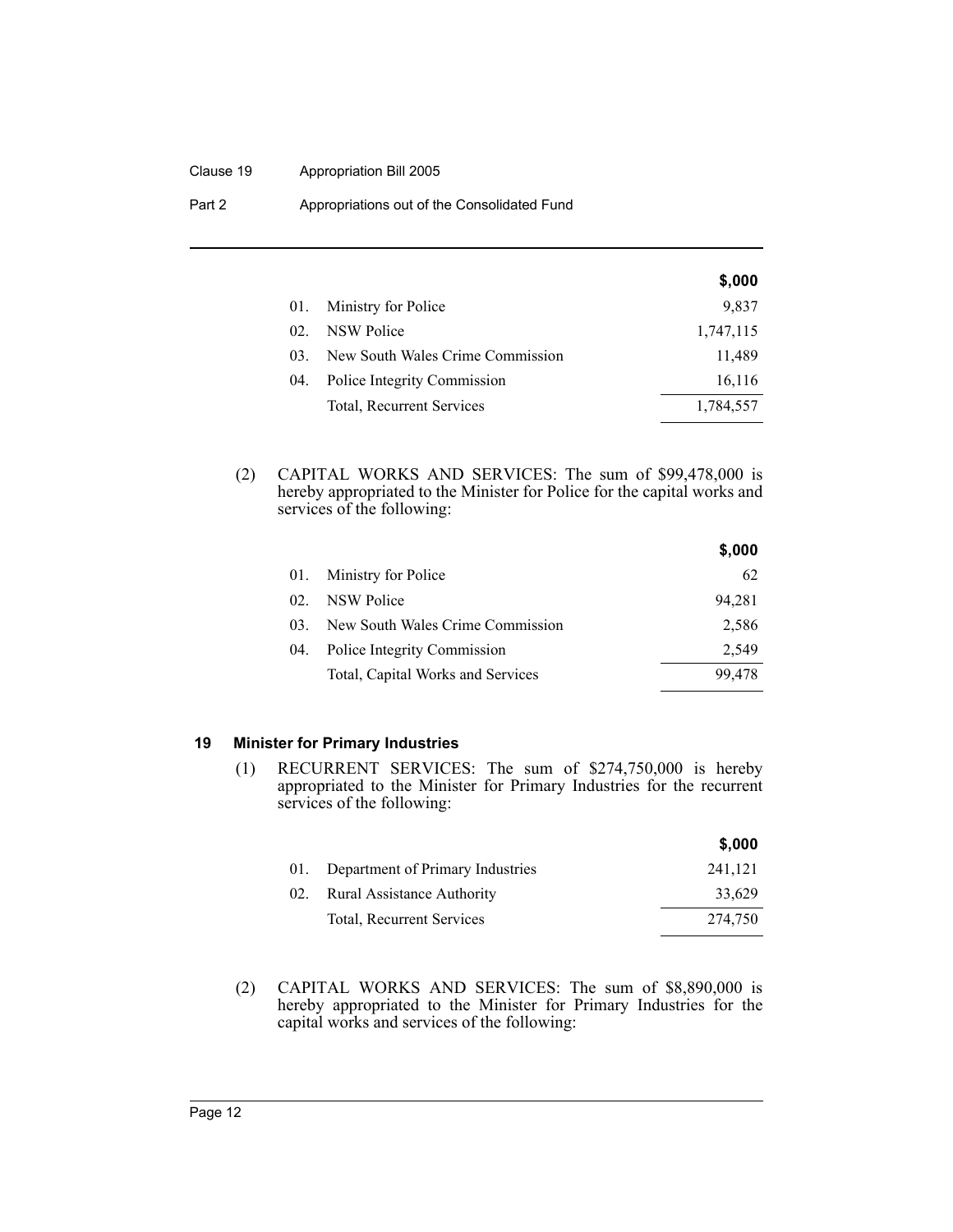| Appropriation Bill 2005                     | Clause 20 |
|---------------------------------------------|-----------|
| Appropriations out of the Consolidated Fund | Part 2    |

|                                          | \$,000 |
|------------------------------------------|--------|
| 01. Department of Primary Industries     | 8,840  |
| <b>Rural Assistance Authority</b><br>02. | 50     |
| Total, Capital Works and Services        | 8.890  |
|                                          |        |

#### **20 Minister for Roads, Minister for Economic Reform, Minister for Ports and Minister for the Hunter**

(1) RECURRENT SERVICES: The sum of \$1,467,398,000 is hereby appropriated to the Minister for Roads, Minister for Economic Reform, Minister for Ports and Minister for the Hunter for the recurrent services of the following:

|     |                             | \$.000    |
|-----|-----------------------------|-----------|
| 01. | Roads and Traffic Authority | 1,467,398 |
|     | Total, Recurrent Services   | 1,467,398 |

(2) CAPITAL WORKS AND SERVICES: The sum of \$1,022,587,000 is hereby appropriated to the Minister for Roads, Minister for Economic Reform, Minister for Ports and Minister for the Hunter for the capital works and services of the following:

|     |                                   | \$.000    |
|-----|-----------------------------------|-----------|
| 01. | Roads and Traffic Authority       | 1,022,587 |
|     | Total, Capital Works and Services | 1,022,587 |

#### **21 Minister for Rural Affairs, Minister for Local Government, Minister for Emergency Services and Minister for Lands**

(1) RECURRENT SERVICES: The sum of \$652,129,000 is hereby appropriated to the Minister for Rural Affairs, Minister for Local Government, Minister for Emergency Services and Minister for Lands for the recurrent services of the following: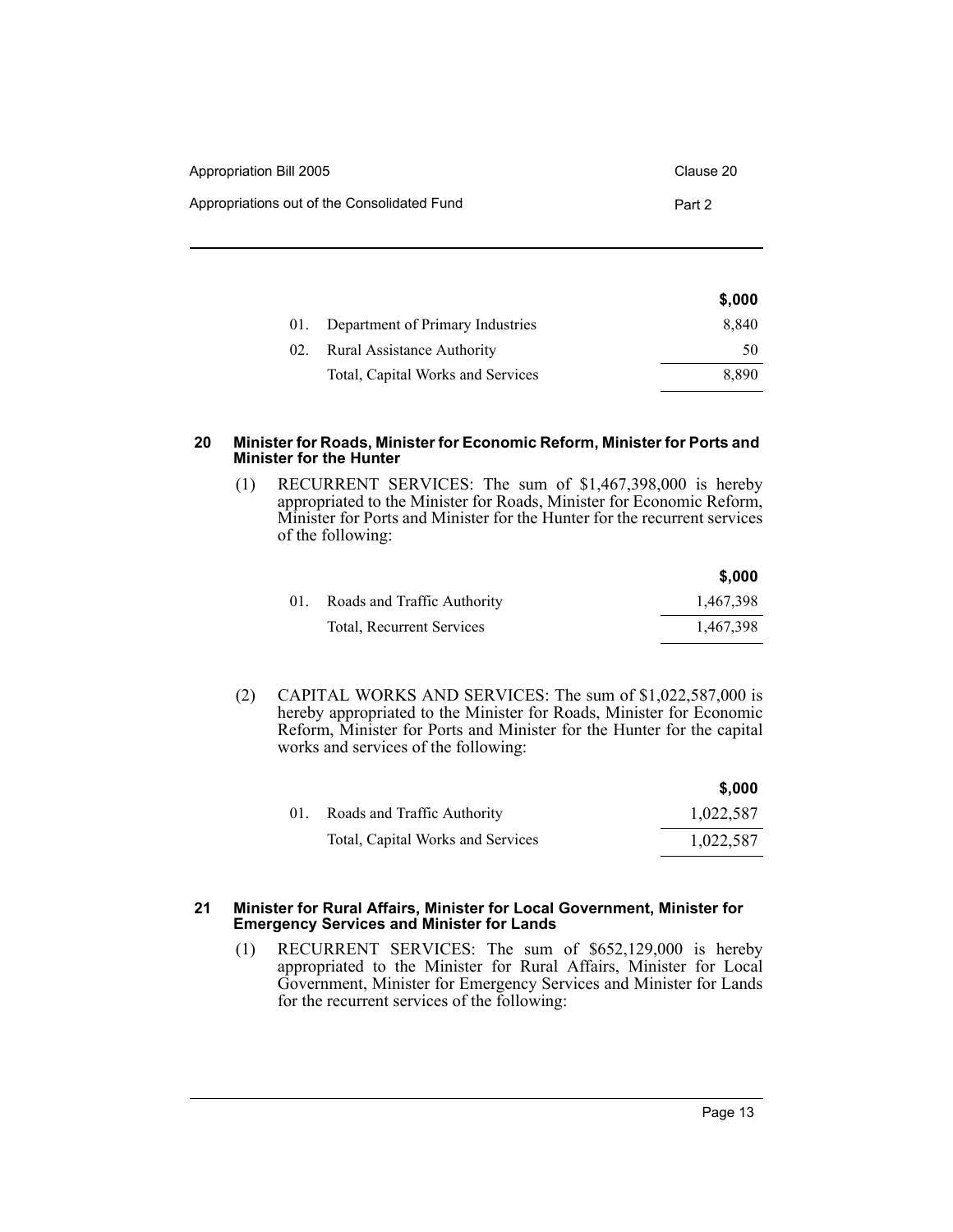#### Clause 22 Appropriation Bill 2005

Part 2 **Appropriations out of the Consolidated Fund** 

|     |                                  | \$,000  |
|-----|----------------------------------|---------|
| 01. | Department of Local Government   | 84,195  |
| 02. | New South Wales Fire Brigades    | 450,441 |
| 03. | Department of Rural Fire Service | 36,572  |
| 04. | <b>State Emergency Service</b>   | 27,603  |
| 05. | Department of Lands              | 53,318  |
|     | Total, Recurrent Services        | 652,129 |

(2) CAPITAL WORKS AND SERVICES: The sum of \$15,694,000 is hereby appropriated to the Minister for Rural Affairs, Minister for Local Government, Minister for Emergency Services and Minister for Lands for the capital works and services of the following:

|     |                                   | \$,000 |
|-----|-----------------------------------|--------|
| 01. | Department of Local Government    | 150    |
| 02. | New South Wales Fire Brigades     | 7,631  |
| 03. | Department of Rural Fire Service  | 819    |
| 04. | <b>State Emergency Service</b>    | 4,187  |
| 05. | Department of Lands               | 2,907  |
|     | Total, Capital Works and Services | 15.694 |

#### **22 Special Minister of State, Minister for Commerce, Minister for Industrial Relations, Minister for Ageing and Minister for Disability Services**

(1) RECURRENT SERVICES: The sum of \$1,626,000,000 is hereby appropriated to the Special Minister of State, Minister for Commerce, Minister for Industrial Relations, Minister for Ageing and Minister for Disability Services for the recurrent services of the following:

|     |                                                | \$,000    |
|-----|------------------------------------------------|-----------|
| 01. | Department of Commerce                         | 145.427   |
| 02. | Department of Ageing, Disability and Home Care | 1,480,573 |
|     | Total, Recurrent Services                      | 1,626,000 |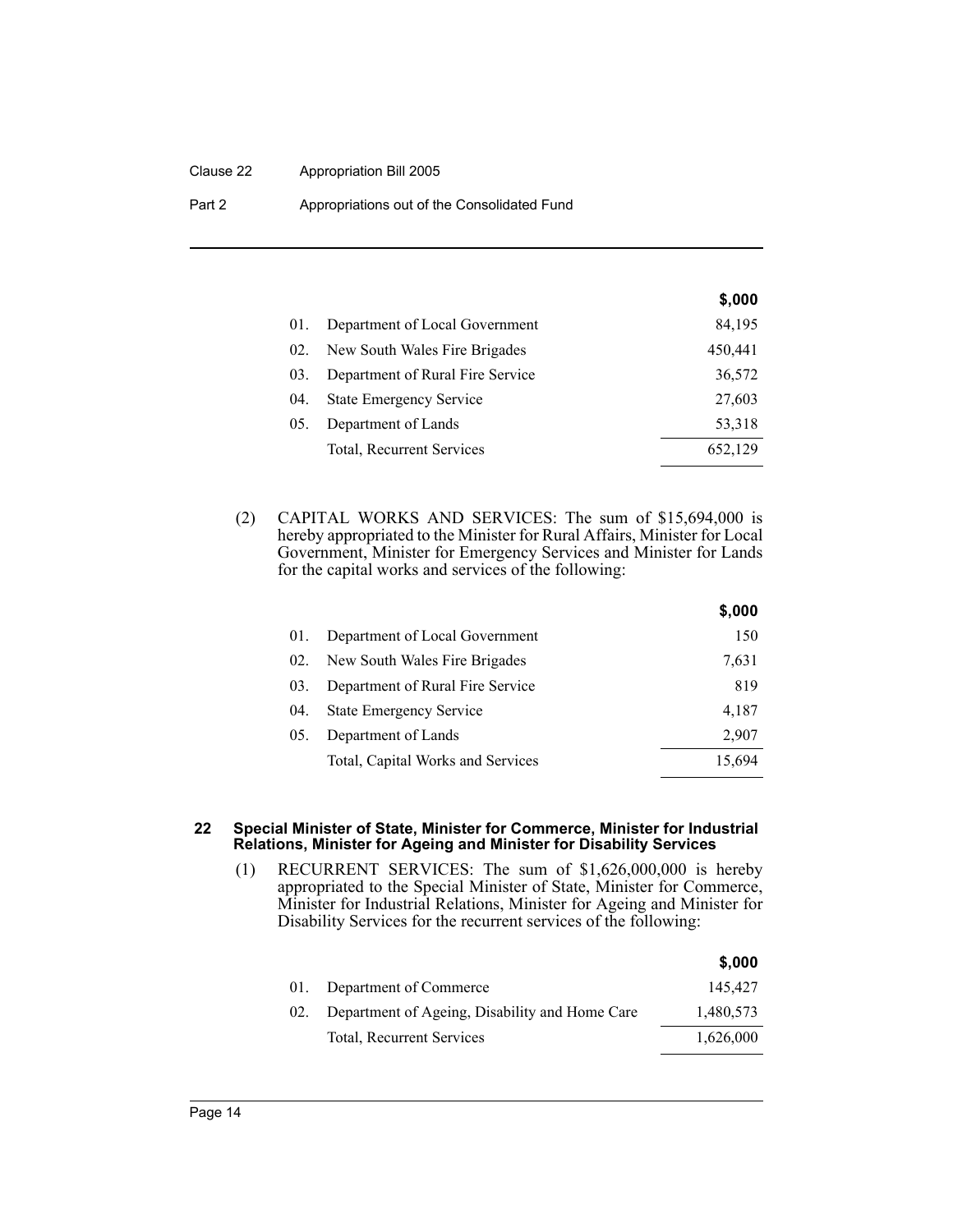| Appropriation Bill 2005                     | Clause 23 |
|---------------------------------------------|-----------|
| Appropriations out of the Consolidated Fund | Part 2    |

(2) CAPITAL WORKS AND SERVICES: The sum of \$84,496,000 is hereby appropriated to the Special Minister of State, Minister for Commerce, Minister for Industrial Relations, Minister for Ageing and Minister for Disability Services for the capital works and services of the following:

|     |                                                | \$,000 |
|-----|------------------------------------------------|--------|
| 01. | Department of Commerce                         | 17.730 |
| 02. | Department of Ageing, Disability and Home Care | 66,766 |
|     | Total, Capital Works and Services              | 84.496 |

#### **23 Minister for Tourism and Sport and Recreation and Minister for Women**

(1) RECURRENT SERVICES: The sum of \$138,042,000 is hereby appropriated to the Minister for Tourism and Sport and Recreation and Minister for Women for the recurrent services of the following:

|     |                                             | \$,000  |
|-----|---------------------------------------------|---------|
|     | Department of Tourism, Sport and Recreation | 98,687  |
| 02. | Sydney Olympic Park Authority               | 37,027  |
| 03  | Centennial Park and Moore Park Trust        | 2,328   |
|     | Total, Recurrent Services                   | 138,042 |
|     |                                             |         |

(2) CAPITAL WORKS AND SERVICES: The sum of \$28,587,000 is hereby appropriated to the Minister for Tourism and Sport and Recreation and Minister for Women for the capital works and services of the following:

|                 |                                             | \$,000 |
|-----------------|---------------------------------------------|--------|
| 01.             | Department of Tourism, Sport and Recreation | 11,460 |
| 02.             | Sydney Olympic Park Authority               | 12,611 |
| 03 <sup>2</sup> | Centennial Park and Moore Park Trust        | 4,516  |
|                 | Total, Capital Works and Services           | 28,587 |
|                 |                                             |        |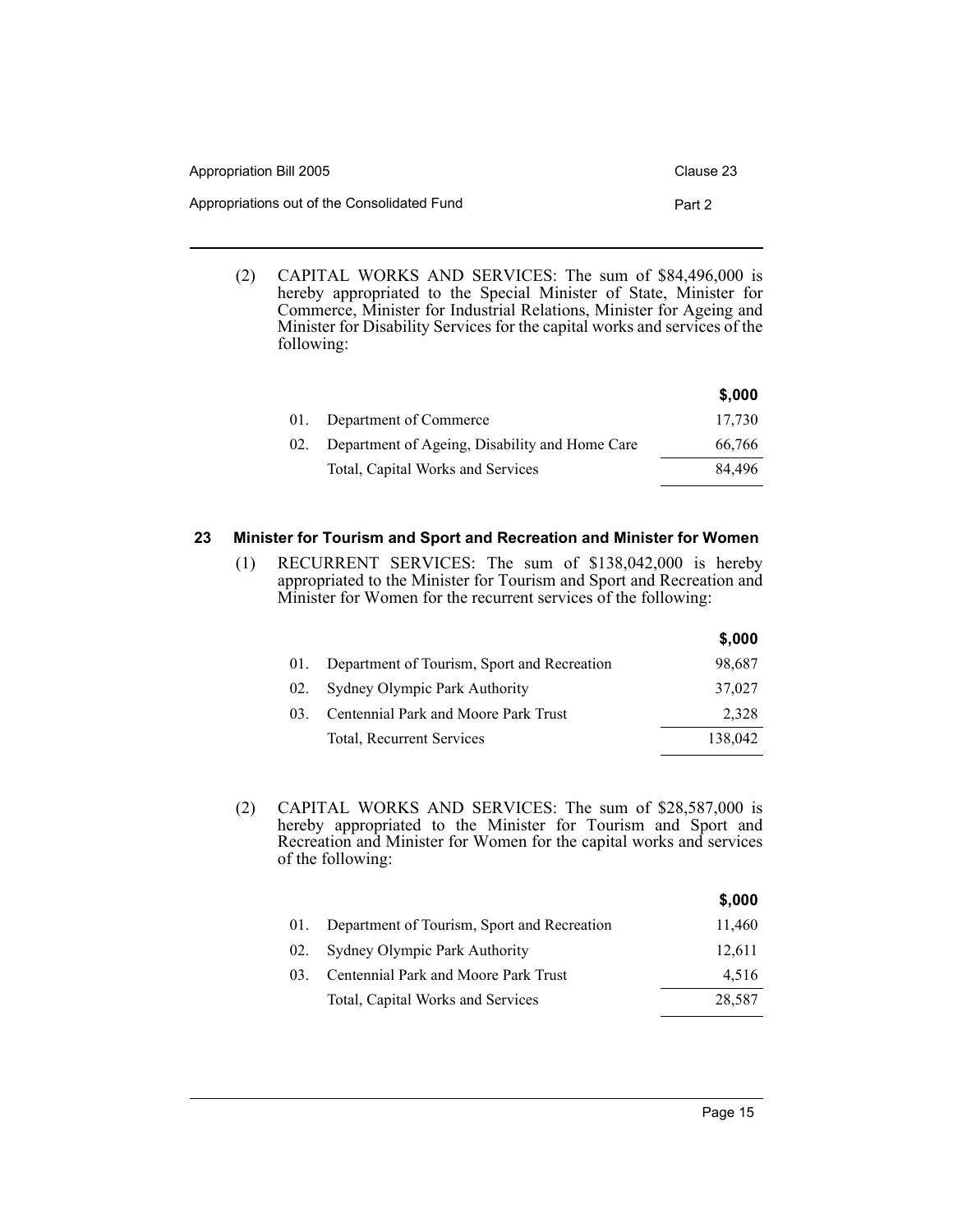#### Clause 24 Appropriation Bill 2005

Part 2 **Appropriations out of the Consolidated Fund** 

#### **24 Minister for Transport**

(1) RECURRENT SERVICES: The sum of \$2,946,555,000 is hereby appropriated to the Minister for Transport for the recurrent services of the following:

|     |                                                           | \$,000    |
|-----|-----------------------------------------------------------|-----------|
| 01. | Ministry of Transport                                     | 2,930,414 |
| 02. | Independent Transport Safety and Reliability<br>Regulator | 16.141    |
|     | Total, Recurrent Services                                 | 2,946,555 |

(2) CAPITAL WORKS AND SERVICES: The sum of \$11,844,000 is hereby appropriated to the Minister for Transport for the capital works and services of the following:

|     |                                                           | \$,000 |
|-----|-----------------------------------------------------------|--------|
| 01. | Ministry of Transport                                     | 11.244 |
| 02. | Independent Transport Safety and Reliability<br>Regulator | 600    |
|     | Total, Capital Works and Services                         | 11.844 |

#### **25 Treasurer, Minister for State Development and Minister for Aboriginal Affairs**

(1) RECURRENT SERVICES: The sum of \$4,110,815,000 is hereby appropriated to the Treasurer, Minister for State Development and Minister for Aboriginal Affairs for the recurrent services of the following:

**\$,000**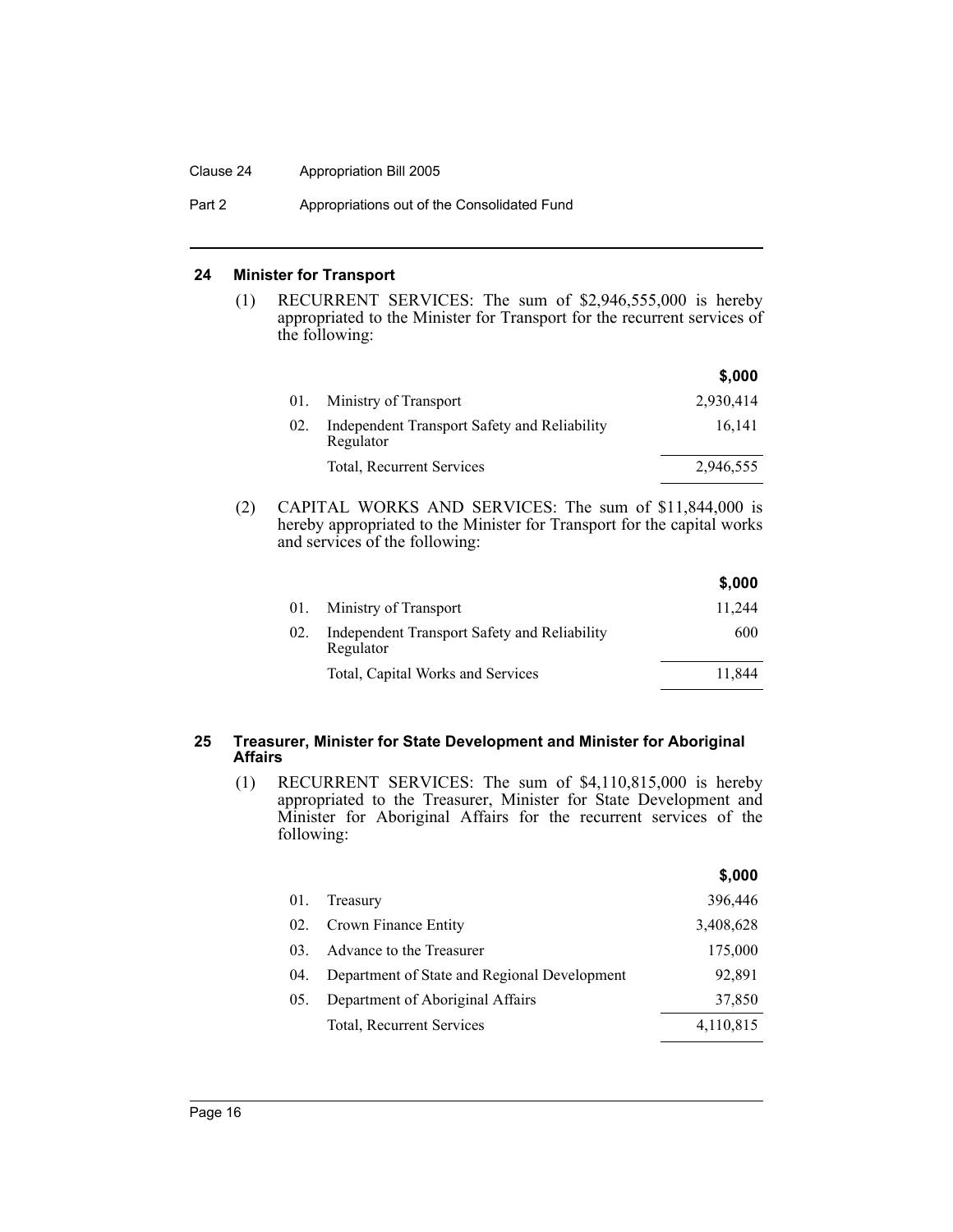| Appropriation Bill 2005                     | Clause 25 |
|---------------------------------------------|-----------|
| Appropriations out of the Consolidated Fund | Part 2    |

(2) CAPITAL WORKS AND SERVICES: The sum of \$739,365,000 is hereby appropriated to the Treasurer, Minister for State Development and Minister for Aboriginal Affairs for the capital works and services of the following:

|          |                                              | \$,000  |
|----------|----------------------------------------------|---------|
| 01.      | Treasury                                     | 11,725  |
| 02.      | Crown Finance Entity                         | 632,488 |
| $03_{-}$ | Advance to the Treasurer                     | 95,000  |
| 04.      | Department of State and Regional Development | 113     |
| 05.      | Department of Aboriginal Affairs             | 39      |
|          | Total, Capital Works and Services            | 739,365 |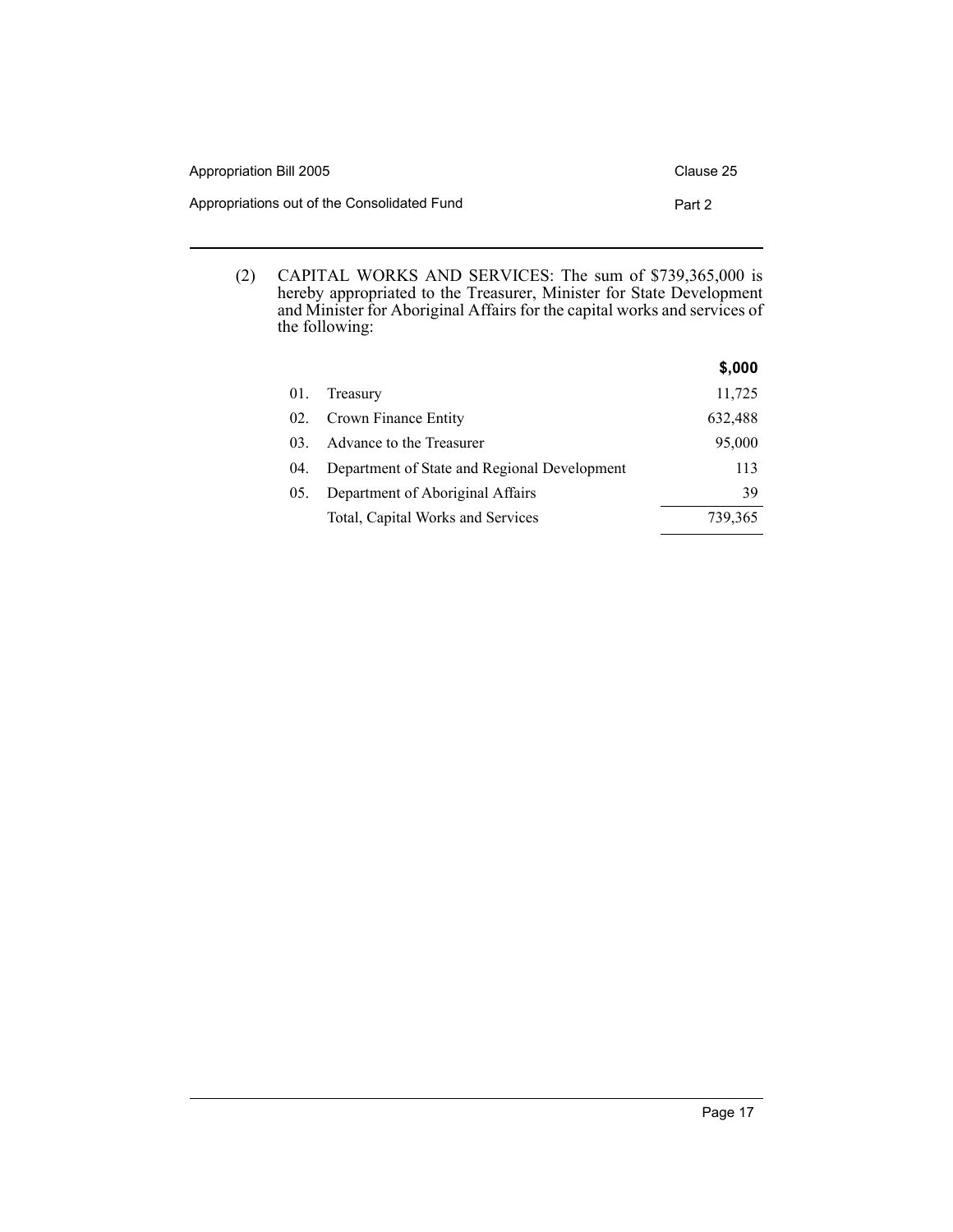Part 3 Additional appropriation for health related services

### **Part 3 Additional appropriation for health related services**

#### **26 Additional appropriation from Consolidated Fund 2005–06 for recurrent services**

- (1) Out of the Consolidated Fund there is hereby appropriated the sum identified in section 27, to the Minister specified in relation to that sum, for recurrent services, which sum may be issued and applied for or towards the use and purpose expressed in that section for the recurrent services of the Government for the year 2005–06.
- (2) The total sum appropriated out of the Consolidated Fund in accordance with the provisions of this Part is the sum of \$116,000,000.
- (3) The sum appropriated by this Part is in addition to any other sum appropriated by this Act for recurrent services.
- (4) Any amounts expended for recurrent services under section 25 of the *Public Finance and Audit Act 1983* or any Supply Act on or after 1 July 2005 and before the date of assent to this Act are taken to have been expended out of such of the sum for recurrent services set out in section 27 as may be determined by the Treasurer.

#### **27 Special appropriation to Minister for Health—additional revenue from gaming machine taxes**

RECURRENT SERVICES: The sum of \$116,000,000 is hereby appropriated to the Minister for Health for the recurrent services of the following:

|     |                           | \$,000  |
|-----|---------------------------|---------|
| 01. | Department of Health      | 116,000 |
|     | Total, Recurrent Services | 116,000 |

**Note.** This Part allocates the additional revenue raised in connection with changes to gaming machine taxes to the Minister for Health for spending on recurrent health related services.

See also the *Appropriation (Health Super-Growth Fund) Act 2003*. That Act requires the income from the investment of the sum appropriated by that Act to be paid into the Health Super-Growth Fund and applied for or towards public health capital works and services. It is estimated that \$22,722,000 in income will be paid into the Fund in the year 2005–06 and available for expenditure on public health capital works and services.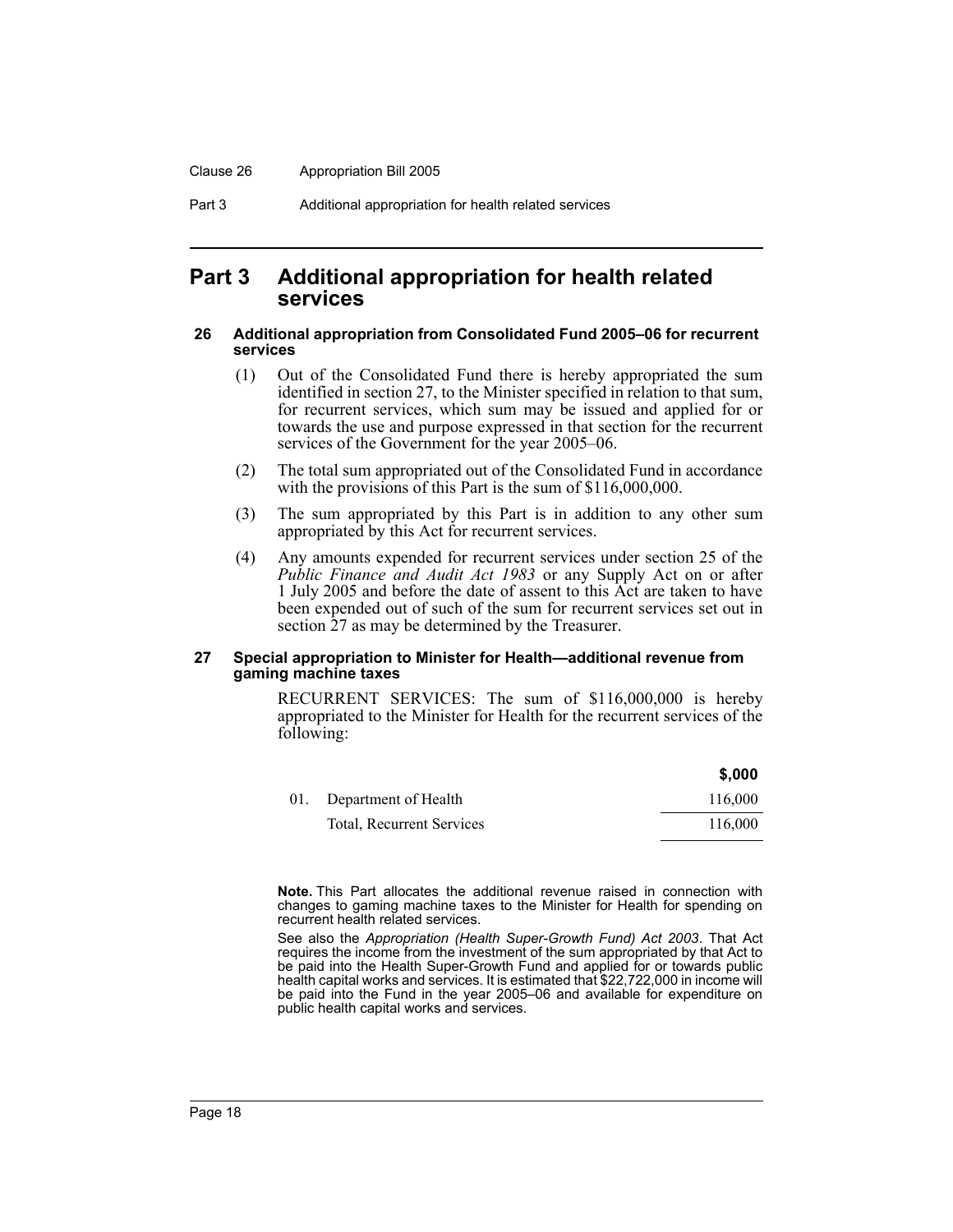Appropriation Bill 2005 Clause 28

General **Part 4** 

## **Part 4 General**

#### **28 Variation of authorised payments from Consolidated Fund**

- (1) In this section, *purpose* means a purpose specified in Part 2 or 3 in relation to a Minister to which a sum is appropriated for recurrent services or for capital works and services.
- (2) Payment of a sum appropriated under Part 2 or 3 for a purpose may not be made in excess of the sum specified for the purpose or, if the same purpose is specified in Parts 2 and 3, the total sum specified for that purpose, except as provided by this section or Division 4 of Part 2 of the *Public Finance and Audit Act 1983*.
- (3) If the exigencies of government so require, the Treasurer may authorise the payment of a sum in excess of the sum or total sum specified for a purpose, but only if an equivalent sum is not paid out for another purpose, whether the other purpose is specified in relation to the same or a different Minister, subject to subsections (4) and (5).
- (4) A sum appropriated for recurrent services may only be paid out for recurrent services and a sum appropriated for capital works and services may only be paid out for capital works and services.
- (5) A sum appropriated under Part 3 may only be paid out for a purpose specified in Part 3.
- (6) This section does not apply to sums appropriated by another Act.
- (7) This section does not enable the Treasurer to authorise the payment of a sum in augmentation of, or as an addition to, any salary or wages the amount of which has been fixed by law.
- (8) The Treasurer is to inform the Auditor-General of every authorisation given under this section.
- (9) An authorisation under this section may be given before or after the relevant payment is made.

#### **29 Appointment of person to carry out the functions of the Treasurer under section 28**

- (1) The Treasurer may appoint a person to carry out the Treasurer's functions under section 28.
- (2) Any such appointment is subject to such conditions (if any) as the Treasurer determines.
- (3) The Treasurer may revoke any such appointment at any time.